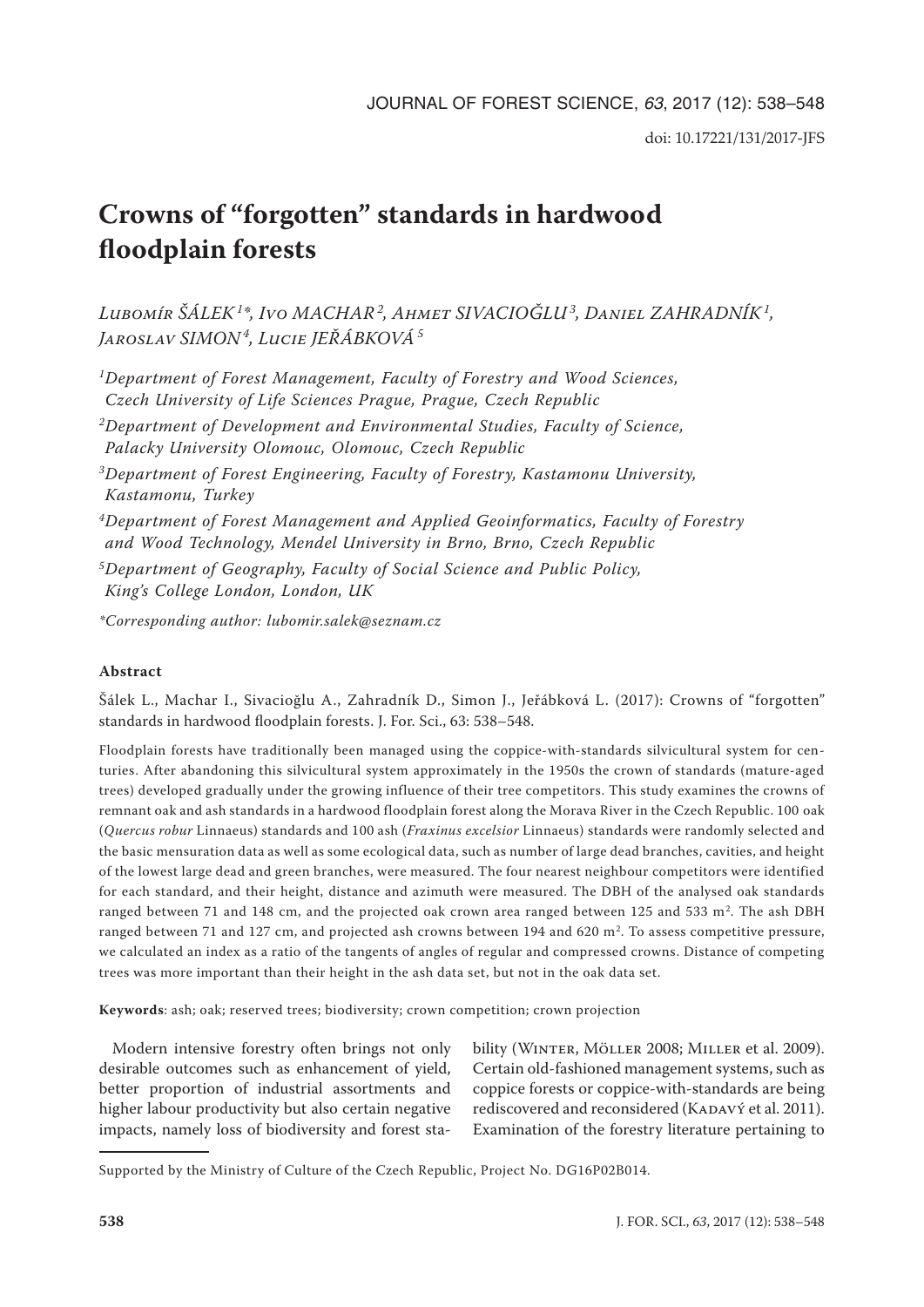coppice-with-standards and forest pastures from the 19<sup>th</sup> century reveals an unexpected degree of diversity in these two historic forms of land use (GROß, KONOLD 2009). However, in areas or countries where the coppice-with-standards system has been abandoned many years ago, there is now a lack of knowledge and studies assessing the development of trees in this abandoned management system, and their relationship with biodiversity.

In the Czech Republic, the management of coppices and coppice-with-standards was abruptly abandoned in the year 1950 despite the long tradition of this management in the area (Forest Management Institute 1999). However, the majority of the stands were not directly converted to high forest but were allowed to develop during the rotation cycle usually for high forests, varying from 80 to 140 years, according to site and stand type. This indirect conversion meant that the lower coppice storey from vegetative regeneration grew into the crown level of the standards that mostly regenerated generatively (Lassauce et al. 2012; Simon et al. 2014). The standards in these stands were not harvested, remained in the canopy and their crowns were gradually influenced by their competitors, recruited from the former lower storey.

The biodiversity in forests is significantly influenced by the existence of big veteran trees with dead branches, cavities and large crowns (Ranius et al. 2009; BOUGET et al. 2014). These veteran trees in floodplain forests are considered as keystone species for biodiversity conservation (Machar 2012). The development and number of cavities are influenced by the existence of big dead branches, which extend to the core of a stem and enable penetration of fungal pathogens to the stem (Carey 1983; Oliver, Larson 1996). Also the wider the tree diameter, the higher the probability of cavities in stems (HOLLOWAY et al. 2007). Most of the cavities are formed by shedding of branches, but only if the branches are large enough (Ranius et al. 2009). Many standards in the former coppice-with-standards developed into such big veteran trees.

The presence of big trees supports biodiversity of saproxylic beetles (BOUGET et al. 2014; VANDEkerkhove et al. 2016) as well as cavity-nesting birds (VAILLANCOURT et al. 2008). The presence of dead wood in crowns is also important, although to a lesser extent, for biodiversity of oak-feeding xylophagous beetles (VODKA et al. 2009). At the same time, some studies stress that open forests, open landscape and semi-open woodland pastures enhance the biodiversity of organisms dependent on dead wood (FRANC, GÖTMARK 2008; HORAK et al. 2014). Due to the importance of oak for biodiversity, the other tree species forming standards have been neglected. In the study area, two tree species form the standards, oak (*Quercus robur* Linnaeus) and ash (*Fraxinus excelsior* Linnaeus). While crowns of oak standards were investigated in a few studies, ash standards have stayed out of scientific interest until now.

Crown parameters, relationships between crowns and other mensurational data (Hasenauer 1997; Rouvinen, Kuuluvainen 1997; Nilsson et al. 2002; Webster, Lorimer 2003; Longuetaud et al. 2008) as well as the influence of competitors on crown irregularity have been investigated in many studies, but mainly in high forests (OSADA et al. 2004; GETZIN, WIEGAND 2007; GETZIN et al. 2008; SEIDEL et al. 2011). It was also noted that tree and crown competition indices are different for modelling competition between individual trees, and for the competition pressure of the entire stand (FABRIKA, PRETZSCH 2013). Crown changes in response to competitive pressure by its neighbour trees were analysed in conifers (SPATHELF 2003). There are, however, very few studies focused on the crowns of deciduous standards dispersed in stands, and they mostly concentrate on beech (*Fagus sylvatica* Linnaeus) (Vanck, Spiecker 2004; Dobrovolný, Tesař 2010).

Attempts to reinstate management that supports the retention of standards within previously abandoned stands of coppice-with-standards require a guideline on how many standards should be retained per hectare. Foresters need to know the extent of forest land taken by the remnant standards, which would be virtually excluded from further production. This area corresponds to the total crown projection of standards. Crown projections of standards were calculated only in a few studies (Cotta 1865; Vanck, Spiecker 2004; Dobrovolný, Tesař 2010), and the proposed number of standards in coppice-with-standards varies widely from several individuals to hundreds of trees (Hochbichler 1993; Konvička et al. 2004; Coppini, Hermanin 2007; Kadavý et al. 2011) without any spatially specific studies.

The purpose of our study is to describe the crowns of oak and ash standards, and to answer the following questions:

- (*i*) How large is the area covered by one standard and how many standards fill the capacity of 1 ha?
- (*ii*) How is the crown structure and asymmetry affected by local competitors?
- (*iii*) Does the ash also increase the capacity of hardwood floodplain forests to support biodiversity?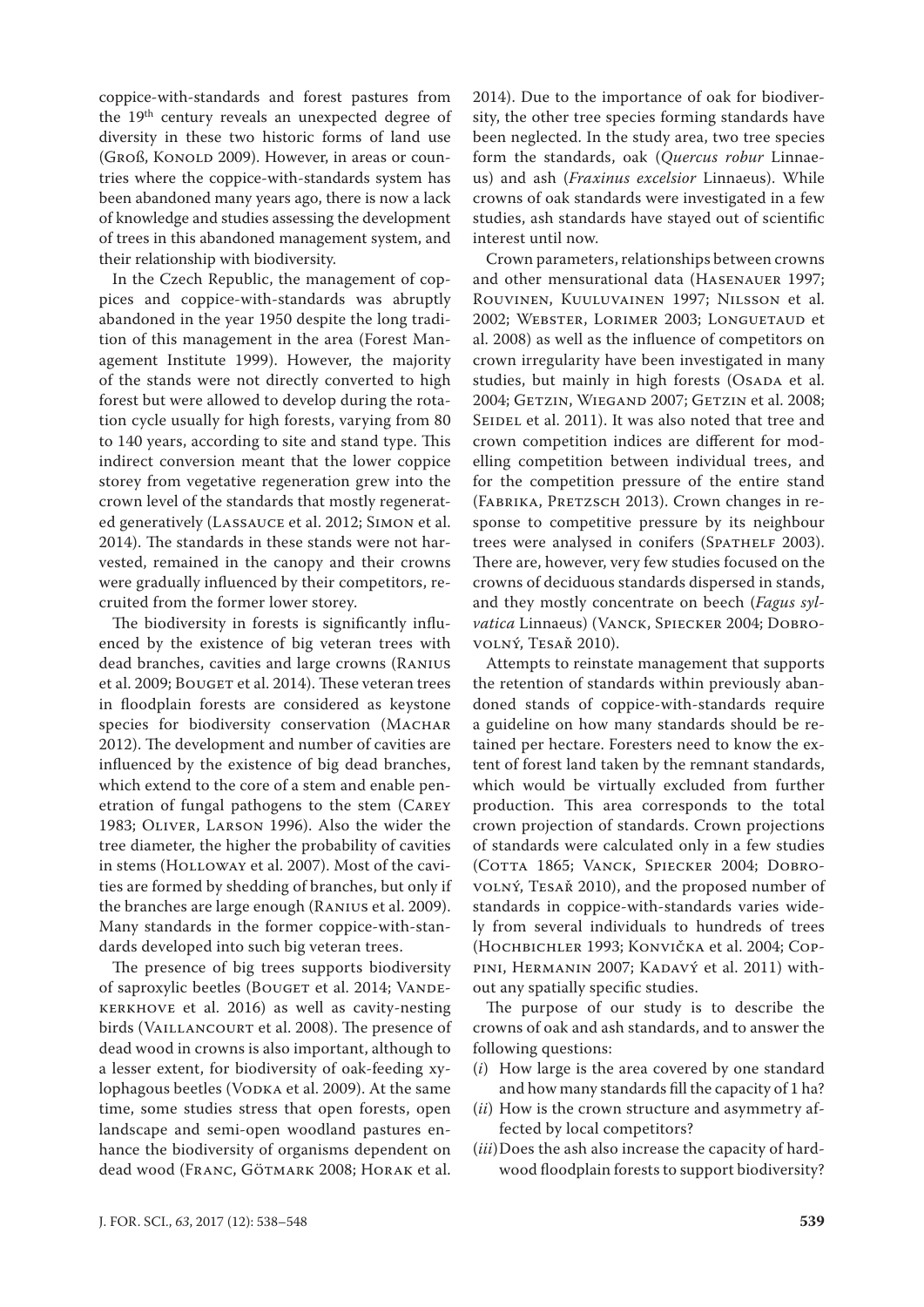### **MATERIAL AND METHODS**

**Study area**. We selected the area with standards according to historical studies which form part of the Regional Plans for Forest Development (Forest Management Institute 1999). The area is located in the eastern part of the Czech Republic, near the town of Kromeříž (49°18'N and 17°24'E). The climate is mild, between oceanic and continental climatic influences. The average annual temperature is 8.6°C and the annual precipitation is 599 mm (Forest Management Institute 1999). The study area of about 1,500 ha is covered by hardwood floodplain forests along the Morava River, at an altitude of 200 m a.s.l. These forests grow on alluvial soils developed from riparian sediments. The soil type is Fluvisol according to the World Reference Base for Soil Resources (FAO 1998) and the forest site type is elm floodplain (Viewegh et al. 2003).

We chose stands from 86 to 140 years old, where the standards occur. This age is the age of the former lower storey. The age was determined by the forest management plans valid for the given areas. The standards are dispersed in the stands and they do not form any clusters. Their age was estimated from the age of the former upper storey in previous coppice-with-standards and varied from 130 to 300 years. The field data were collected in 2014 and 2016.

**Tree mensuration**. We established two sets of standards. Each set included 100 trees. The first set included oak (*Q*. *robur*) standards and the second set consisted of ash (*F*. *excelsior*) standards. Trees of both sets were located in these hardwood floodplain forests. For each standard, a big veteran tree, randomly selected in each stand, we measured diameter at breast height using a girth tape, tree height, height of the lowest green branch which forms the crown (no epicormic branches), and height of the lowest large dead branch. Furthermore, we recorded the number of large dead branches and the number of two types of cavities – small and large cavities. Criteria for large dead branches were the minimum diameter of 10 cm at the branch attachment and minimum length of 1 m. We used the calliper with laser pointers for measuring the limit criteria for large dead branches. The criteria for small cavities were simple, no more than 10 cm in any dimension. We also used the calliper with laser pointers to measure dimensions of the cavities.

We measured the radius of the crowns from the stem in eight directions, starting from the north. The next direction was northeast, then east etc., so

the angle between each direction was 45°. Eight directions were chosen based on other studies measuring the crown dimensions (WEBSTER, LORIMER 2003; Harper 2008). We used the Vertex Laser electronic hypsometer (Haglöf Sweden AB, Sweden), which uses ultrasound to measure distances of the most distant twig from the stem in any given direction. The right angle between the horizontal plane and vertical plane, which is touched by the tip of the most distant twig, was located using a prism.

We also measured the four nearest neighbour trees, whose heights were taller than the half of the standard height. In every competitor we identified the tree species, measured its height, and distance and azimuth from the standard. In very scarce cases (three cases in the oak set and three cases in the ash set) there were less than four competitors, because the standard was located in a more open part of the stand.

**Data evaluation**. The total crown distance from the stem axis is the sum of two distances: measured distance between the most distant twig projections in the given direction and the diameter of the stem at breast height. To calculate the surface of the crown projection, we used formulas for triangle calculations. In each octant we had two sides of the triangle  $(a, b)$  and the angle of  $45^{\circ}$  between these sides ( $\gamma$ ). The area of the triangle was calculated according to Eq. 1:

$$
P = 0.5 \times a \times b \times \cos \gamma \tag{1}
$$

where:

*P* – the area of the triangle.

The total crown projection is the sum of the eight triangles (eight octants).

The crown volume (*V*) was calculated using Eq. 2 (Assmann 1961):

$$
V = 0.4 \times \frac{\pi}{4} \times \text{CW}^2 \times l \tag{2}
$$

where:

CW– crown width (average of measured radii),

*l* – crown length.

The tree volume of standards was determined according to volume tables developed for oak and ash in the Czech Republic (ÚLT 1951). To evaluate the influence of competitors on the crown irregularity (asymmetry) of standards we used a tangent of the angle between height and width of the crown (Fig. 1).

The width is the average of the eight measured radii which form the ideal regular crown. The com-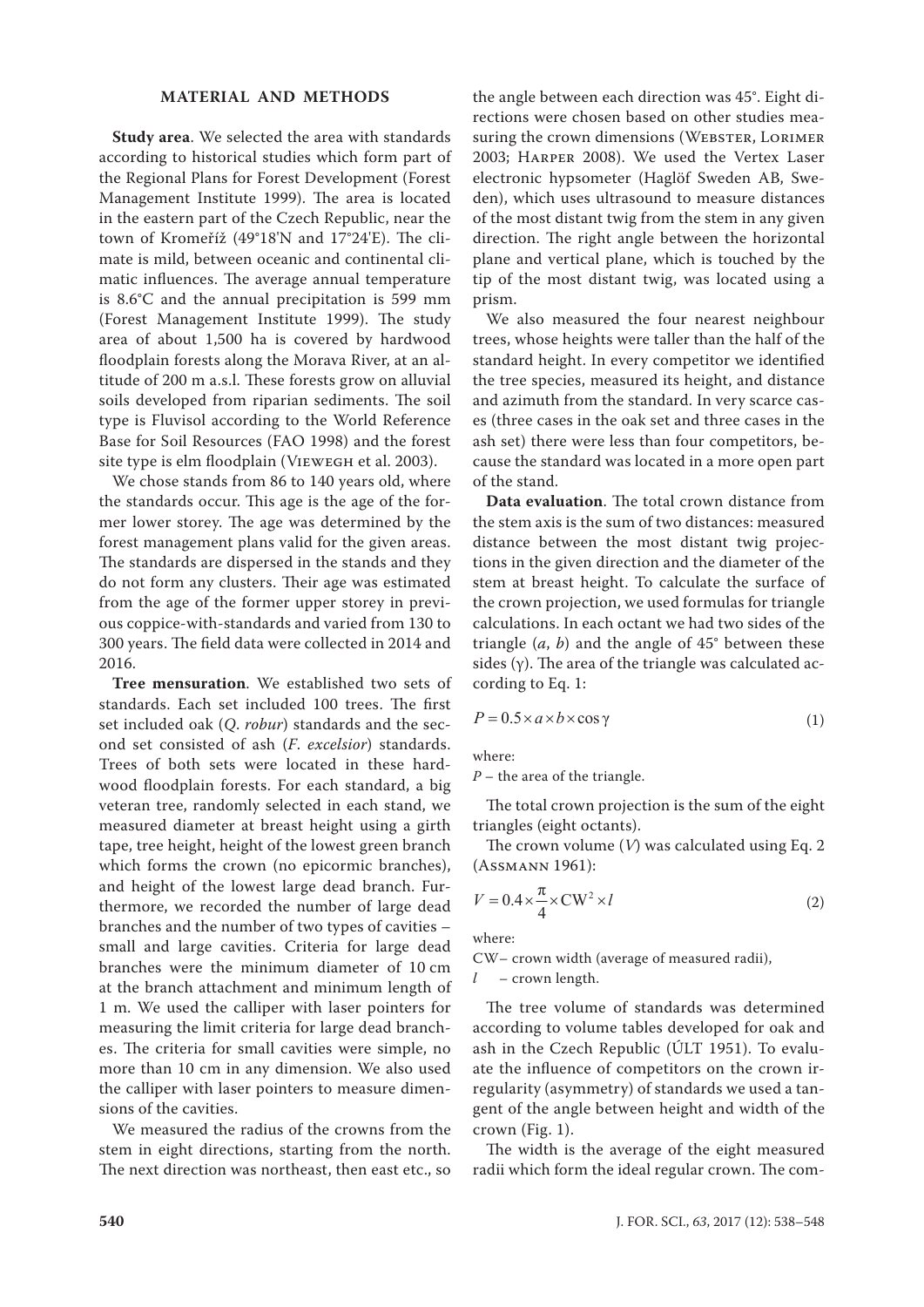

Fig. 1. Angles of average regular crown and compressed crown

 $D$  – distance for regular crown,  $D_1$  – distance for compressed crown, α – angle for regular crown,  $α_1$  – angle for compressed crown

pressed part of the crown influenced by a competitor has the lower width than the average, so the angle between its height and width is larger. The distance of the compressed crowns in direction to a certain competitor was calculated as the average of distances in the octant where the competitor was located.

The index of tangents (the tangent of regular crown divided by the tangent of compressed or extended crown) varies around the value 1. The index smaller than 1 identifies a compressed crown, and the index larger than 1 an extended crown. A relationship between this crown index of the standard and the distance and height of the competitor can be statistically evaluated, and we can assess whether distance or height of the competitor have a stronger influence on the crown of the standard. We used Microsoft Excel (Version 16.0, 2016), STATISTICA (Version 12, 2012) and R software (Version 2.15, 2013) for all analyses.

#### **RESULTS**

Each set of standards included 100 trees. DBH and height of standards were different between the oak and ash set; the oaks were wider, and the ashes were taller. The DBH of average oak was  $101.1 \pm$ 

15.5 cm and height  $35.1 \pm 3.2$  m, and the respective values of average ash were DBH 94.3  $\pm$  11.9 cm and height  $38.8 \pm 3$  m. The number of large dead branches was higher in oak standards but the number of cavities was higher in ash standards (Table 1).

Every crown of standards included at least one dead branch, their average number in the oak set was 8.3 and in the ash set only 2.91. The estimate of forest land occupied by standards is equal to their crown projection. Thus there can be only 29 (28.7) individuals per hectare in the oak set and 30 (29.9) individuals per hectare in the ash set at maximum.

Crowns of standards did not show any differences regarding the distance of crowns in cardinal directions, and thus the average crown of both species was symmetric. The average distance in the oak set was 10.95 ± 2.52 and 10.24 ± 2.55 m in the ash set.

The correlation matrix in Table 2 indicates the allometric relationships between dimensions and ecological data. While mensurational dimensions are highly correlated, correlations between ecological data (number of big dead branches, small and large cavities) and mensurational data were not always significant. In the oak set the highest correlation coefficient (CC) was between crown dimensions (crown volume with crown projection = 0.83; crown volume with crown length  $= 0.76$ ). The diameter at breast height was positively correlated with all variables except height and crown length (crown projection =  $0.53$ , crown volume = 0.43, dead branches =  $0.32$ , small cavities =  $0.27$ and large cavities  $= 0.23$ ). The number of large dead branches was positively correlated with all mensurational dimensions.

Ash standards also showed positive correlations between all mensurational dimensions but CC between these dimensions and ecological data were weaker (Table 2). In contrast to the oak standards, large dead branches were positively correlated only with DBH ( $CC = 0.20$ ) and with crown dimensions (crown projection = 0.26, crown volume = 0.21). Small cavities as well as large cavities had no relationships with any variables but DBH.

Positions of large green and dead branches were also different between oaks and ashes. The number of oak standards in which the height of the lowest large dead branch was smaller or equal to the height of the lowest green branch was 78 and in the ash set only 38. The number of dead branches was correlated with the height of competitors in oak standards (CC = 0.21, *P* < 0.05).

In the oak set, we measured variables of 396 competitors, all deciduous trees comprising 13 tree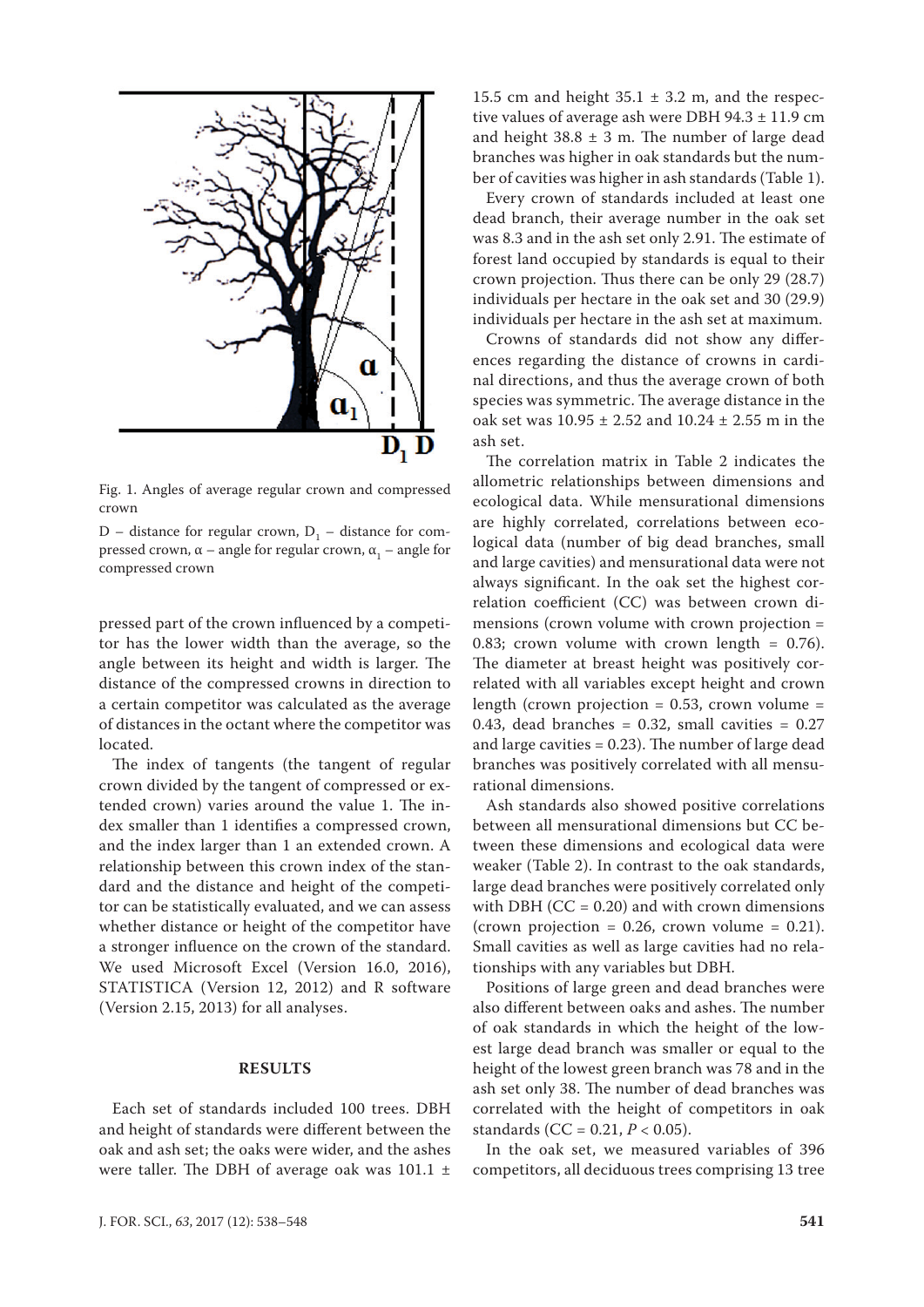|                          | No. | Min          | Max            | Average | <b>SD</b> | <b>CV</b> |
|--------------------------|-----|--------------|----------------|---------|-----------|-----------|
| Oak                      |     |              |                |         |           |           |
| DBH (cm)                 | 100 | 71           | 148            | 101.1   | 15.58     | 15.41     |
| h(m)                     | 100 | 25.8         | 42.2           | 35.07   | 3.26      | 9.3       |
| l(m)                     | 100 | 13.3         | 33.2           | 23.06   | 4.41      | 19.12     |
| CP(m <sup>2</sup> )      | 100 | 124.92       | 532.89         | 348.09  | 80.41     | 23.1      |
| $CrV(m^3)$               | 100 | 785          | 7,738          | 3,574   | 1,219     | 34.12     |
| $TV(m^3)$                | 100 | 5.96         | 32.95          | 15.99   | 5.4       | 33.82     |
| Trees with dead branches | 100 |              |                |         |           |           |
| No. of dead branches     |     | $\mathbf{1}$ | 17             | 8.3     | 3.49      | 42        |
| Trees with SC            | 50  |              |                |         |           |           |
| Trees with BC            | 18  |              |                |         |           |           |
| SC                       |     | $\mathbf{1}$ | $\overline{4}$ | 1.4     | 0.67      | 47.86     |
| BC                       |     | $\mathbf{1}$ | $\overline{4}$ | 1.4     | 0.76      | 54.55     |
| Ash                      |     |              |                |         |           |           |
| DBH (cm)                 | 100 | 71           | 127            | 94.3    | 11.85     | 12.57     |
| h(m)                     | 100 | 28.4         | 47.2           | 38.8    | 3.29      | 8.4       |
| l(m)                     | 100 | 14.4         | 36.8           | 25.39   | 4.38      | 17        |
| CP(m <sup>2</sup> )      | 100 | 193.65       | 619.56         | 333.65  | 81.76     | 24.5      |
| $CrV(m^3)$               | 100 | 1,570        | 8,889          | 3,737   | 1,263     | 33.68     |
| $TV(m^3)$                | 100 | 7.48         | 27.2           | 13.52   | 4.03      | 29.8      |
| Trees with dead branches | 100 |              |                |         |           |           |
| No. of dead branches     |     | 1            | $\overline{7}$ | 2.91    | 1.54      | 52.81     |
| Trees with SC            | 77  |              |                |         |           |           |
| Trees with BC            | 18  |              |                |         |           |           |
| SC                       |     | $\mathbf{1}$ | 6              | 2.07    | 1.22      | 59.1      |
| BC                       |     | $\mathbf{1}$ | $\overline{4}$ | 1.5     | 0.83      | 55.6      |

*h* – height, *l* – crown length, CP – crown projection, CrV – crown volume, TV – tree volume, SC – small cavities, BC – big cavities, SD – standard deviation, CV – coefficient of variation

species, and in the ash set variables of 397 competitors comprising 10 tree species. The most abundant competitors for oak standards were *F*. *excelsior* (58.8%), *Q*. *robur* (14.4%) and *Tilia cordata* Miller (8.1%), and for ash standards *F*. *excelsior* (53.9%), *Q*. *robur* (28.2%), *Alnus glutinosa* (Linnaeus) Gaertner (9.3%) and *Populus alba* Linnaeus (4.8%) (Table 3).

The angle of the regular crown shows small variability, in the oak set it was  $72.60 \pm 2.03$ ° (CV = 2.78), in the ash set it was 74.51  $\pm$  1.99° (CV = 2.88). We correlated the index with the distance and height of the competitors and we calculated the partial correlation for different tree species (only when the number of competitors within one tree species was sufficient). A significant relationship between the index and competitor heights and distances exists in the oak set only for *F*. *excelsior* (height and distance), *A*. *glutinosa* (height and distance) and *Populus* sp. (height and distance); in the ash set only for *F*. *excelsior* (height and distance) and *Q*. *robur* (distance) (Table 4).

Table 2. Correlation matrix for DBH, height (*h*), crown projection (CP), crown volume (CrV), crown length (*l*), number of dead branches (db), small cavities (SC) and big cavities (BC)

|                        | DBH     | h       | $\mathsf{C}\mathsf{P}$ | CrV             | l       | db       | SC      |
|------------------------|---------|---------|------------------------|-----------------|---------|----------|---------|
| Oak                    |         |         |                        |                 |         |          |         |
| h                      | 0.19    |         |                        |                 |         |          |         |
| $\mathsf{C}\mathsf{P}$ | $0.53*$ | $0.26*$ |                        |                 |         |          |         |
| CrV                    | $0.43*$ | $0.54*$ | $0.83*$                |                 |         |          |         |
| l                      | 0.15    | $0.65*$ | $0.32*$                | $0.76*$         |         |          |         |
| db                     | $0.32*$ | $0.32*$ | $0.21*$                | $0.28*$         | $0.23*$ |          |         |
| SC                     | $0.27*$ | 0.04    | $\mathbf{0}$           | 0               | 0.03    | 0.15     |         |
| ВC                     | $0.23*$ | 0.18    | 0.06                   | 0.09            | 0.07    | 0.08     | $0.28*$ |
| Ash                    |         |         |                        |                 |         |          |         |
| h                      | $0.32*$ |         |                        |                 |         |          |         |
| $\mathbb{C}P$          | $0.49*$ | 0.19    |                        |                 |         |          |         |
| CrV                    | $0.45*$ | $0.65*$ | $0.86*$                |                 |         |          |         |
| L                      | 0.10    | $0.44*$ | 0.19                   | $0.65*$         |         |          |         |
| db                     | $0.20*$ | 0.06    | $0.26*$                | $0.21^* - 0.01$ |         |          |         |
| SС                     | $0.20*$ | 0.07    | 0.14                   | 0.06            | $-0.18$ | $\Omega$ |         |
| ВC                     | $0.42*$ | 0.09    | 0.15                   | 0.12            | $-0.03$ | 0.12     | 0.02    |

\* relationship on the significance level of 0.05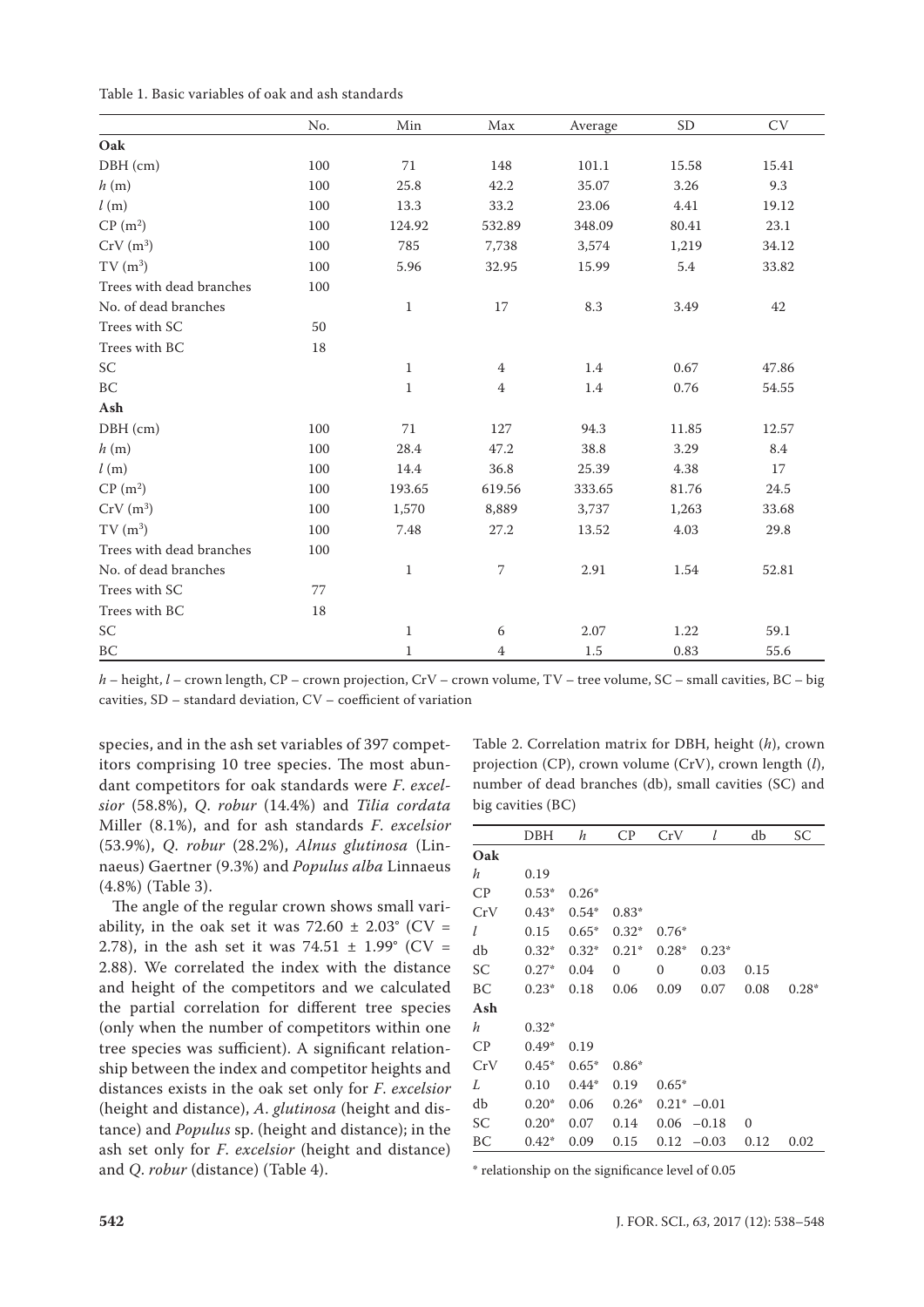#### Table 3. Variables of competitors

|                                     |                | No. of Composition | Height  |                | Distance         |         |                  |              |
|-------------------------------------|----------------|--------------------|---------|----------------|------------------|---------|------------------|--------------|
|                                     | trees          | (% )               | average | <b>SD</b>      | <b>CV</b>        | average | <b>SD</b>        | <b>CV</b>    |
| Oak                                 |                |                    |         |                |                  |         |                  |              |
| Robinia pseudoacacia Linnaeus       | 1              | 0.3                | 32.1    | $\mathbf{0}$   | $\boldsymbol{0}$ | 13.91   | $\boldsymbol{0}$ | $\mathbf{0}$ |
| Acer campestre Linnaeus             | $\overline{2}$ | 0.5                | 18.6    | 0.15           | 0.81             | 7.15    | 0.56             | 7.83         |
| Quercus robur Linnaeus              | 57             | 14.4               | 32.7    | 3.47           | 10.64            | 9.51    | 3.32             | 34.95        |
| Quercus rubra Linnaeus              | 16             | $\overline{4}$     | 28.1    | 4.02           | 14.3             | 9.84    | 3.57             | 36.3         |
| Carpinus betulus Linnaeus           | $\overline{2}$ | 0.5                | 20.6    | $\overline{0}$ | $\boldsymbol{0}$ | 9.53    | 0.69             | 7.24         |
| Ulmus laevis Pallas                 | $\overline{2}$ | 0.5                | 24.7    | 1.3            | 5.26             | 11.33   | 0.03             | 0.26         |
| <i>Fraxinus excelsior Linnaeus</i>  | 233            | 58.8               | 33.0    | 4.81           | 14.57            | 9.18    | 2.90             | 31.56        |
| Acer pseudoplatanus Linnaeus        | 6              | 1.5                | 26.6    | 2.51           | 9.45             | 8.66    | 2.76             | 31.83        |
| Aesculus hippocastanum Linnaeus     | 6              | 1.5                | 26.5    | 3.66           | 13.86            | 8.31    | 3.26             | 39.29        |
| Tilia cordata Miller                | 32             | 8.1                | 24.1    | 3.18           | 13.21            | 6.68    | 2.00             | 29.98        |
| Alnus glutinosa (Linnaeus) Gaertner | 15             | 3.8                | 25.1    | 3.09           | 12.26            | 9.01    | 2.38             | 26.51        |
| Populus tremula Linnaeus            | 5              | 1.3                | 29.4    | 2.47           | 8.41             | 11.23   | 1.61             | 14.38        |
| Populus sp.                         | 19             | 4.8                | 38.0    | 3.44           | 9.08             | 10.91   | 3.24             | 29.7         |
| Ash                                 |                |                    |         |                |                  |         |                  |              |
| Q. robur                            | 112            | 28.2               | 33.4    | 4.42           | 13.25            | 10.58   | 3.63             | 34.25        |
| Q. rubra                            | $\mathbf{1}$   | 0.3                | 37.2    | $\mathbf{0}$   | $\mathbf{0}$     | 9.75    | $\mathbf{0}$     | $\mathbf{0}$ |
| U. laevis                           | 1              | 0.3                | 28      | $\mathbf{0}$   | $\mathbf{0}$     | 5.02    | $\theta$         | $\mathbf{0}$ |
| F. excelsior                        | 214            | 53.9               | 35.4    | 4.56           | 12.92            | 10.11   | 3.58             | 35.37        |
| A. pseudoplatanus                   | 1              | 0.3                | 30.8    | $\mathbf{0}$   | $\mathbf{0}$     | 4.16    | $\mathbf{0}$     | $\mathbf{0}$ |
| A. hippocastanum                    | $\mathbf{1}$   | 0.3                | 25.9    | $\mathbf{0}$   | $\mathbf{0}$     | 10.67   | $\overline{0}$   | $\mathbf{0}$ |
| T. cordata                          | 4              | $\mathbf{1}$       | 28.6    | 3.17           | 11.09            | 10.84   | 1.29             | 11.7         |
| A. glutinosa                        | 37             | 9.3                | 29      | 3.66           | 12.63            | 8.68    | 2.53             | 29.16        |
| Populus alba Linnaeus               | 19             | 4.8                | 40.2    | 4.08           | 10.14            | 10.67   | 3.31             | 31.02        |
| Populus sp.                         | 7              | 1.8                | 40.3    | 3.31           | 8.21             | 11.28   | 1.83             | 16.2         |

SD – standard deviation, CV – coefficient of variation

#### **DISCUSSION**

Crowns of big veteran standards take up a relatively large area of forest land. In this hardwood floodplain forest an average oak standard occupied  $348 \text{ m}^2$ , which is more than the crown projection of  $203$  m<sup>2</sup> of the largest standard in a German hardwood forest (COTTA 1865). Ash crowns were of similar size, with an average crown projection of  $333 \text{ m}^2$ . The standards of both species in this forest had a larger crown area even than oaks growing in the open landscape. The largest oak measured in the open landscape in Austria with the diameter 100 cm had the crown width of 19 m corresponding to the crown projection of 283  $m<sup>2</sup>$  (HASENAUER 1997).

The crown areas of beech reserve trees have been found to vary from 51 to 216  $\mathrm{m}^2$  (DBH: 43–93 cm) (Dobrovolný, Tesař 2010), and from 202 to 356 m<sup>2</sup> (DBH: 84–95 cm) (Vanck, Spiecker 2004). Thus the veteran standards in a hardwood floodplain forest form some of the biggest crowns, and are then likely to play a crucial role in forming a spatial structure in these forests.

In alignment with other studies (Vanck, Spiecker 2004; Hemery et al. 2005), we found crown projection and crown volume to be related to DBH. The crowns of both species were also regular in all cardinal directions. This contrasts with the crowns of Scots pine where the frequency distribution of the directions was not random and the crowns were found to be asymmetric and enlarged toward southern, south-western and westerns directions (Rouvinen, Kuuluvainen 1997).

We calculated a maximum number of hypothetical standards per hectare based on the measured crown projections. There could be only 29 oak and 30 ash trees per hectare with the average crown size of these sites. This is a similar density to 30 living large trees (DBH > 70 cm) and 10–17 trees with DBH > 80 cm in beech-dominated forests (NILSSON et al. 2002). COTTA  $(1865)$  suggested 18 standards with the crown projection of 203  $m<sup>2</sup>$  as an appropriate number but he also mentioned that in coppice-with-standards there were four storeys of standards. In addition, maximum standard volume of 200 m<sup>3</sup> has been proposed as a threshold above which they may have negative effects on the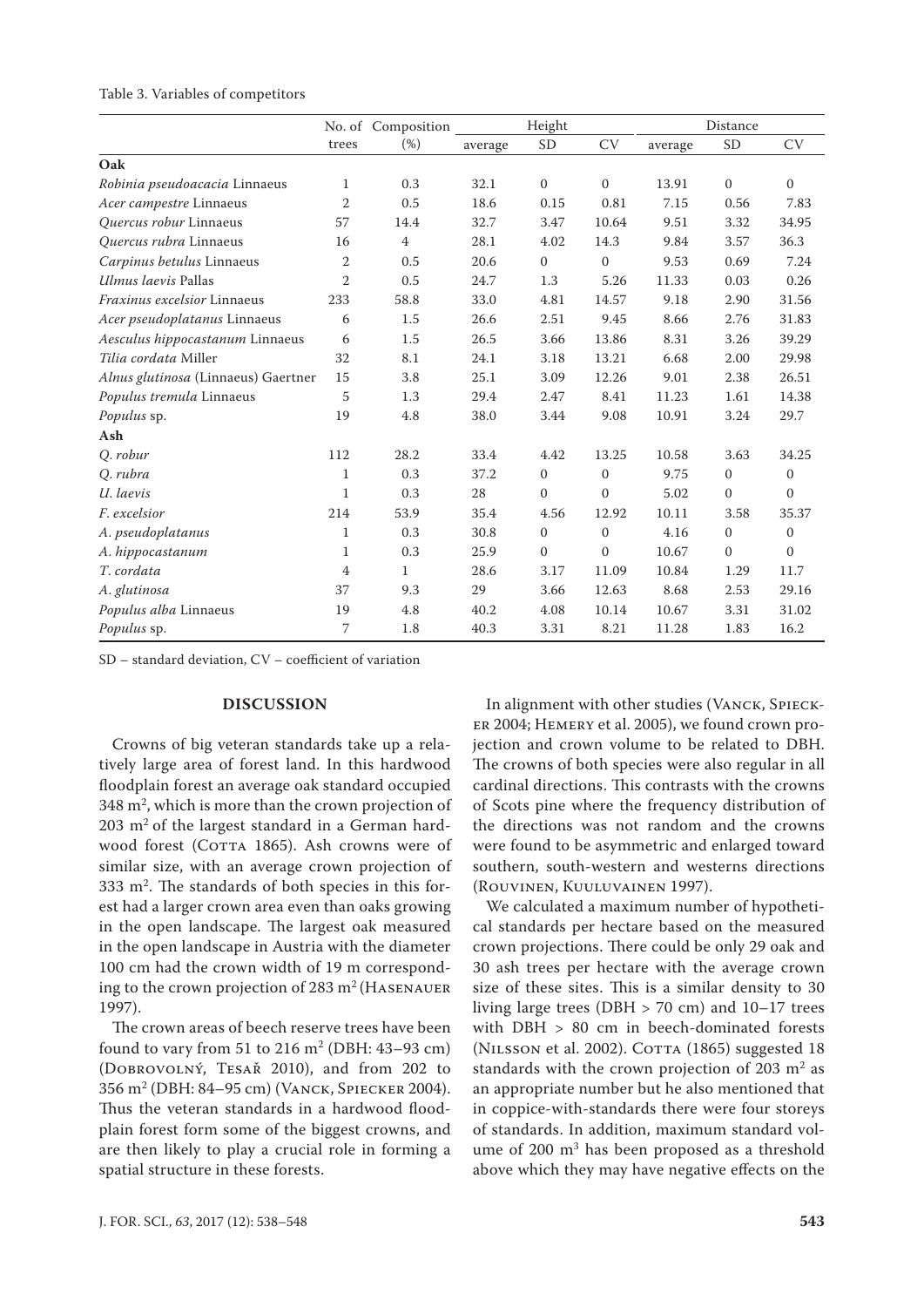|                                     | Average       | Coefficient  | Coefficient of correlation |            |  |
|-------------------------------------|---------------|--------------|----------------------------|------------|--|
|                                     | tangent ratio | of variation | height                     | distance   |  |
| Oak                                 |               |              |                            |            |  |
| <i>Ouercus robur</i> Linnaeus       | 0.970         | 15.192       | $-0.006$                   | 0.216      |  |
| Quercus rubra Linnaeus              | 1.093         | 13.646       | 0.168                      | 0.368      |  |
| <i>Fraxinus excelsior Linnaeus</i>  | 0.958         | 16.401       | $-0.299***$                | $0.323***$ |  |
| Acer pseudoplatanus Linnaeus        | 0.964         | 18.390       | $-0.606$                   | 0.722      |  |
| <i>Tilia cordata</i> Miller         | 1.009         | 14.912       | $-0.157$                   | 0.186      |  |
| Alnus glutinosa (Linnaeus) Gaertner | 1.007         | 15.175       | $-0.626*$                  | $0.583*$   |  |
| Populus tremula Linnaeus            | 0.991         | 7.492        | $-0.627$                   | 0.236      |  |
| Populus sp.                         | 0.925         | 13.142       | $-0.511*$                  | $0.494*$   |  |
| Ash                                 |               |              |                            |            |  |
| Q. robur                            | 0.979         | 18.286       | $-0.148$                   | $0.255**$  |  |
| <i>F.</i> excelsior                 | 0.951         | 17.271       | $-0.162*$                  | $0.385***$ |  |
| A. glutinosa                        | 1.002         | 17.149       | $-0.134$                   | 0.170      |  |
| Populus alba Linnaeus               | 0.967         | 11.779       | 0.211                      | 0.262      |  |
| Populus sp.                         | 0.943         | 29.050       | 0.046                      | 0.004      |  |

Table 4. Relationship between the average tangent ratio in the crown of standards (coefficient of variation) and the competitor distance and height expressed by coefficient of correlation

\*significance level of correlation *P* < 0.05, \*\*significance level of correlation *P* < 0.01, \*\*\*significance level of correlation *P* < 0.001

lower storey (KADAVÝ et al. 2011). If we adhere to the  $200 \text{ m}^3$  threshold, there should be only 12 oak standards or 15 ash standards.

The coppice-with-standards system was abandoned in 1950 in the Czech Republic. During the development in the last 65 years the standard crowns were affected by their neighbours (broadleaved species) recruited from the former lower level originated from resprouts. The crown development seems to depend more on the competitors than on common mensurational variables such as DBH and height (Sullivan et al. 2006; Troxel et al. 2013), whereas the overall crown architecture is better explained by the actual tree height (OSADA et al. 2004).

To assess the role of competitors, we used an index of the ratio between the tangent of the angle  $\alpha$ of the regular standard crown and the tangent of the angle  $\alpha_1$  of the compressed crown in the direction of the competitor (Fig. 1). This method is similar to the light cone method (BIGING, DOBBERTIN 1992). That method, however, cannot determine whether distance or height of a competitor is more important for crown irregularity, because it does not incorporate a distance between the trees (it is already addressed by the light competition cone).

A regular crown is a crown with the approximately equal crown radius in eight directions. The index calculated from tangents is the same as an index calculated only from distances (regular crown/ compressed crown) because the height of the standard remains the same. It is therefore simpler to calculate an index based solely on the distance ratio, in order to measure competitor's influence. Nevertheless, we used the index of tangents, as it provides additional information, specifically a relationship between tree height and crown radius (distance of regular crown), which varies under different stocking densities. The intensity of the competition pressure is determined by the height and distance of the competing tree from the standard, canopy height and crown distance (SEIDEL et al. 2011). We identified the strongest competitor in both sets by correlating the distance and height of different tree species with the index of crown compression (ratio of tangents), and evaluated whether height or distance of the competitor were more important. While the main competitors of oak standards were light-demanding tree species such as ash, poplar and alder and there was no difference between the influence of competitor's height and distance, for ash standards only two species were statistically significant as competitors – ash and oak. In the ash set the distance of the competitor influenced the crown shape of the standards more than the height of competitors. Poplars, as the most light-demanding species, influenced the crowns of both standards. Their index of crown compression was the highest but the influence of their distance and height was only significant for oak standards. In both sets, ash (*F. excelsior*) is the main competitor. Ash has more rapid height growth than its neighbours (SEIDEL et al. 2011) and often occupies the upper storey or overstorey (GETZIN et al. 2008). The overstorey trees experience very low competition in the canopy but they act as competitors to their neighbours. Competitive success of ash from the former understorey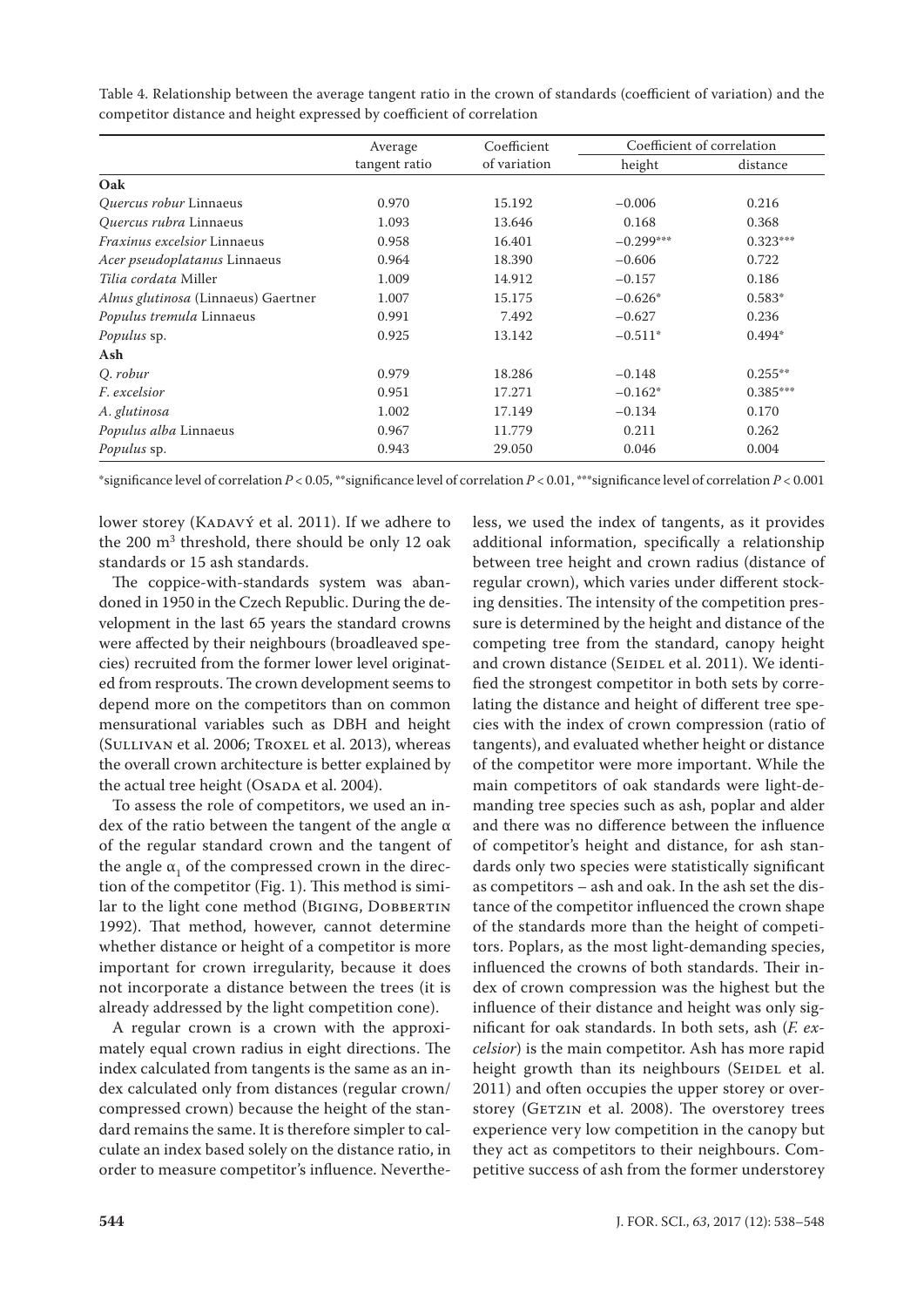can be explained by the ability of young ash trees to penetrate to the main storey despite their lower height than the height of ash standards.

The crowns of all veteran oak standards contain large dead branches. A difference became however evident in the positions of the dead branches. While 78 oak standards had at least one dead branch either below the base of the crown or in the same position, the number of ash standards with the same type of crowns was significantly lower, only 38.

Despite the previous description of mutual shading of the branches of open-grown ash causing the primary branches at the base of the crown to die off (Hein, Spiecker 2008), only four out of 42 ash standards had one or more large dead branches below the base of the crown.

This difference in the branch mortality within the crown could be explained by lower light transmittance of oak, compared to pioneer tree species (PEROT et al. 2017), related to its higher photosynthetic capacity, compared to other broadleaved species (Le Gorr et al. 2004). The ash crowns are less dense, allowing light to penetrate to the crown base, with less intense self-shading and mortality of the lower branches. This has been confirmed by a comparison of the vertical distribution of foliage among *Q*. *robur*, *F*. *excelsior*, *Fraxinus angustifolia*  Vahl and *T*. *cordata* in floodplain forests in southern Moravia, where the leaf area index (LAI) of oak was significantly higher than LAI of ash (CERMÁK 1998). Moreover, importance of self-shading in oak is supported by the significant effect of both competitors' distance and height. The crown shapes of the standards depend on their competitors, and their development and shape can be influenced by management targeting the competing tree species. Such management decisions affecting crown development may have implications for stand biodiversity, as certain groups of organisms associated with the presence of big veteran trees prefer different strata of the crowns (Horak et al. 2014).

Although the number of large dead branches was higher by oak standards (8.3) than by ash standards (2.9), there was no standard without a large dead branch. The large dead branches are important in supporting invertebrate biodiversity, because they provide deadwood microhabitats for saproxylic organisms, especially in the case of oak standards (BOUGET et al. 2011). The positive effect that big oak trees have on biodiversity has previously been described on many sites (Ranius et al. 2009; LASSAUCE et al. 2012; BOUGET et al. 2014). Some studies consider sun-exposed dead branches more important for biodiversity of saproxylic bee-

tles than the remaining dead branches (VODKA et al. 2009; Horak et al. 2014). However, all types of dead branches are more important for this group of organisms than live branches. In both sets the number of large dead branches was positively correlated with DBH, which shows importance of retaining enough trees in the stand to older age to achieve the large DBH (Larrieu et al. 2017). The large dead branches are also important for forming the tree cavities, because after shedding of big branches the hollow will often develop in the scar (Carey 1983; Ranius et al. 2009). The hollows are important not only for invertebrates but also are a crucial habitat requirement for cavity-nesting birds (Carlson et al. 1998), many other vertebrates (Naďo, Kaňuch 2015) as well as lichens (Fritz, Heilmann-Clausen 2010). Our study corroborates the positive relationship of cavities to tree dimensions (Hemery et al. 2005). Although there were no differences between the two sets of standards in the number of large cavities, there were noticeable differences in the occurrence of small cavities. There was a smaller number of oak standards that had some small cavities compared to ash standards, and also their number per tree was lower in oak. The lower number of small cavities in oak could potentially be related to its wood hardness and increased difficulty in excavating these cavities (Schepps et al. 1999; Lorenz et al. 2015), although the wood hardness was usually found to play a significant role only within the same tree species (Remm, Lõhmus 2011). The difference between the oak and ash standards highlights the importance of maintaining veteran trees of multiple species in hardwood floodplain forests, as they vary in their ability to provide different aspects of wildlife microhabitat.

To answer our three questions, we conclude that:

- (*i*) Both species of big veteran standards (oak and ash) had larger crowns than any other temperate floodplain tree species recorded up to now. Their number per ha is limited, because three standards take up one tenth of a hectare;
- (*ii*) The most important competitor for both standards in a hardwood floodplain forest is ash growing from the former understorey. There is no difference between competitors' distance and height, except one case when the distance of oak competitor to ash standard is more important than its height. The index of crown compression of standards is the highest for poplar competitors;
- (*iii*) Although ash is less important for saproxylic beetles, it forms more small cavities and is of high importance for cavity-dependent animals.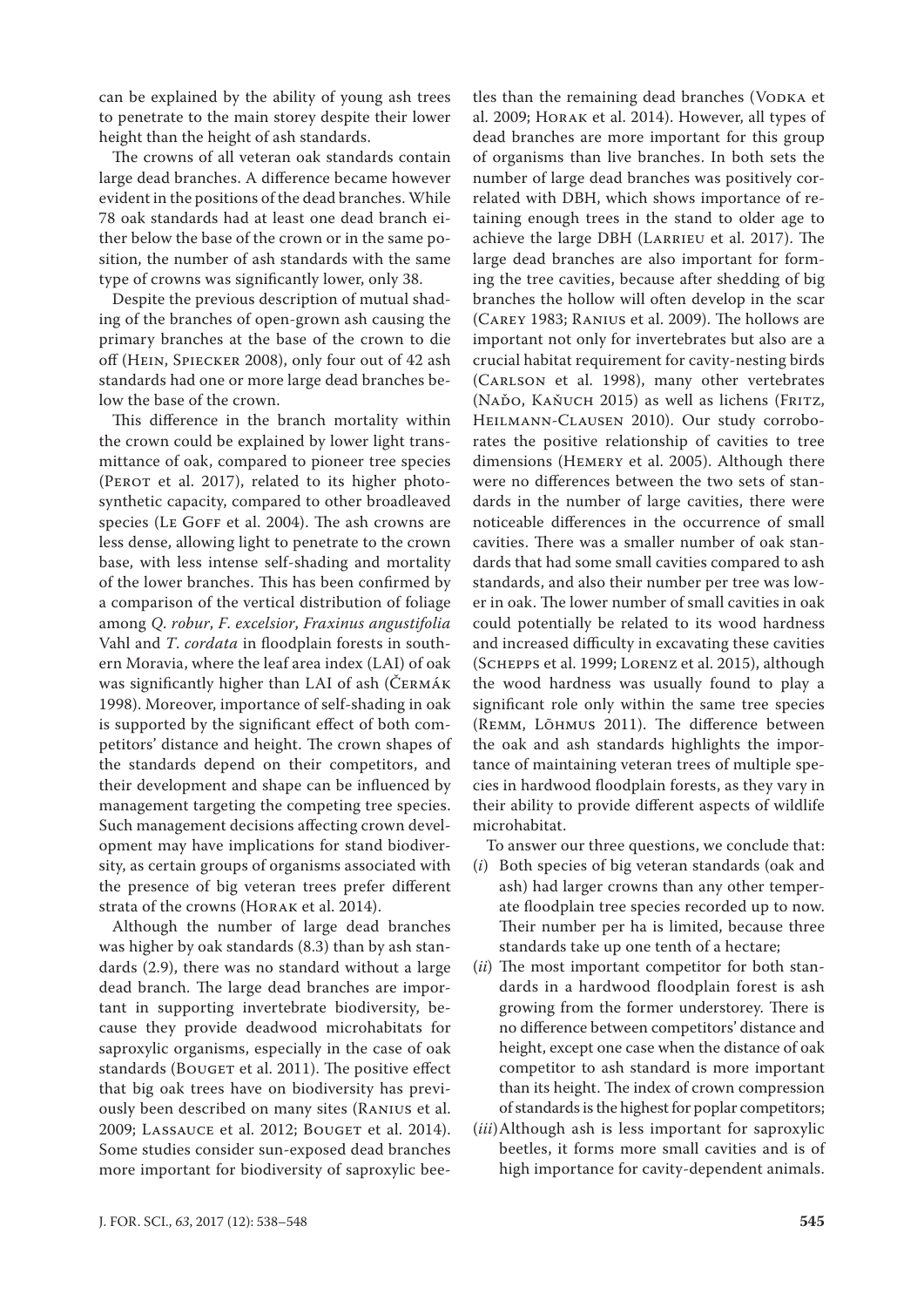The "forgotten" standards show that even in a commercial forest, a certain number of trees should be left to develop to their physical age, as they support higher levels of biodiversity than younger trees. On the other hand, even in the areas where conservation is the primary objective, prior coppice-withstandards should be actively managed, in order to maintain the higher levels of biodiversity, previously associated with these stands (Müllerová et al. 2015). The management would vary according to the purpose of the stands and groups of organisms we want to support. Although the development of suitable crowns requires a long time, choice of the tree species of standards and their potential competitors can influence not only the shape of the crowns of standards, but also their ecological values, such as number of large dead branches, their position in crowns and number of cavities.

#### **Acknowledgement**

We thank P. PETRÁŇOVÁ and Z. VEJVAROVÁ for assistance with fieldwork and the staff of the Kroměříž Forest District of Archbishop's Forests and Farms Olomouc for their permission to use their forests.

#### **References**

- Assmann E. (1961): Waldertragskunde. Organische Produktion, Structur, Zuwachs und Ertrag von Waldbeständen. 1st Ed. München, Bonn, Wien, BLV Verlagsgesellschaft: 490.
- Biging G.S., Dobbertin M. (1992): A comparison of distancedependent competition measures for height and basal area growth of individual conifer trees. Forest Science, 38: 695–720.
- Bouget C., Brin A., Brustel H. (2011): Exploring the "last biotic frontier": Are temperate forest canopies special for saproxylic beetles? Forest Ecology and Management, 261: 211–220.
- Bouget C., Larrieu L., Brin A. (2014): Key features for saproxylic beetle diversity derived from rapid habitat assessment in temperate forests. Ecological Indicators, 36: 656–664.
- Carey A.B. (1983): Cavities in trees in hardwood forests. In: Proceedings of the Snag Habitat Management Symposium, Flagstaff, June 7–9, 1983: 167–184.
- Carlson A., Sandström U., Olsson K. (1998): Availability and use of natural tree holes by cavity nesting birds in a Swedish deciduous forest. Ardea, 86: 109–119.
- Čermák J. (1998): Leaf distribution in large trees and stands of the floodplain forest in southern Moravia. Tree Physiology, 18: 727–737.
- Coppini M., Hermanin L. (2007): Restoration of selective beech coppice: A case study in the Apennines (Italy). Forest Ecology and Management, 249: 18–27.
- Cotta H. (1865): Anweisung zum Waldbau. 2nd Ed. Leipzig, Arnold: 274.
- Dobrovolný L., Tesař V. (2010): Growth and characteristics of old beech (*Fagus sylvatica* L.) trees individually dispersed in spruce monocultures. Journal of Forest Science, 56: 406–416.
- Fabrika M., Pretzsch H. (2013): Analýza a modelovanie lesných ekosystémov. 1st Ed. Zvolen, Technická univerzita vo Zvolene: 620.
- FAO (1998): World Reference Base for Soil Resources. 1st Ed. Rome, FAO: 192.
- Forest Management Institute (1999): Oblastní plán rozvoje lesů: Přírodní lesní oblast 34: Hornomoravský úval. Brandýs nad Labem, Forest Management Institute: 201.
- Franc N., Götmark F. (2008): Openess in management: Hands-off vs partial cutting in conservation forests, and the response of beetles. Biological Conservation, 141: 2310–2321.
- Fritz Ö., Heilmann-Clausen J. (2010): Rot holes create key microhabitats for epiphytic lichens and bryophytes on beech (*Fagus sylvatica*). Biological Conservation, 143: 1008–1016.
- Getzin S., Wiegand K. (2007): Asymmetric tree growth at the stand level: Random crown patterns and the response to slope. Forest Ecology and Management, 242: 165–174.
- Getzin S., Wiegand K., Schumacher J., Gougeon F.A. (2008): Scale-dependent competition at the level assessed from crown areas. Forest Ecology and Management, 255: 2478–2485.
- Groß P., Konold W. (2009): Mittlewald als Agroforstsystem zwischen geordneter Nachhaltigkeit und Gestaltungsvielfalt – eine historische Studie. Allegemeine Forst- und Jagdzeitung, 181: 64–71.
- Harper G.J. (2008): Quantifying branch, crown and bole development in *Populus tremuloides* Michx. from northeastern British Columbia. Forest Ecology and Management, 255: 2286–2296.
- Hasenauer H. (1997): Dimensional relationship of opengrowth trees in Austria. Forest Ecology and Management, 96: 197–206.
- Hein S., Spiecker H. (2008): Crown and tree allometry of open-grown ash (*Fraxinus excelsior* L.) and sycamore (*Acer pseudoplatanus* L.). Agroforestry Systems, 73: 205–218.
- Hemery G.E., Savill P.S., Pryor S.N. (2005): Applications of the crown diameter-stem diameter relationship for different species of broadleaved trees. Forest Ecology and Management, 215: 285–294.
- Hochbichler E. (1993): Methods of oak silviculture in Austria. Annals of Forest Science, 50: 583–591.
- Holloway G.L., Caspersen J.P., Vanderwel M.C., Naylor B.J. (2007): Cavity tree occurrence in hardwood forests of central Ontario. Forest Ecology and Management, 239: 191–199.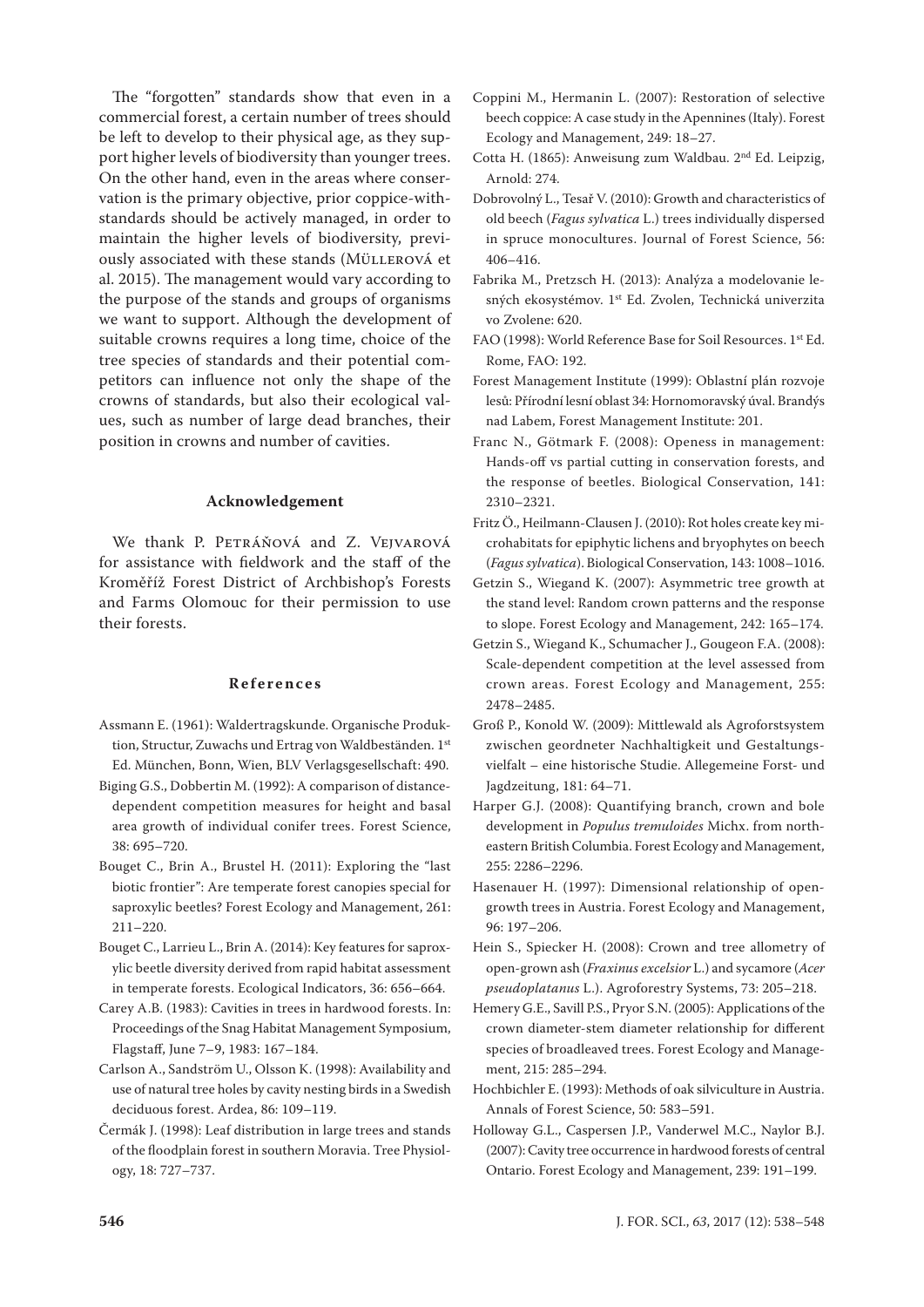- Horak J., Vodka S., Kout J., Halda J.P., Bogusch P., Pech P. (2014): Biodiversity of most dead wood-dependent organisms in thermophilic temperate oak woodlands thrives on diversity of open landscape structures. Forest Ecology and Management, 315: 80–85.
- Kadavý J., Kneifl M., Servus M., Knott R., Hurt V., Flora M. (2011): Nízký a střední les jako plnohodnotná alternativa hospodaření malých a středních vlastníků: obecná východiska. Kostelec nad Černými lesy, Lesnická práce, s.r.o.: 296.
- Konvička M., Čížek L., Beneš J. (2004): Ohrožený hmyz nížinných lesů: ochrana a management. Olomouc, Sagittaria: 79.
- Larrieu L., Cabanettes A., Gouix N., Burnel L., Bouget C., Deconchat M. (2017): Development over time of the treerelated microhabitat profile: the case of lowland beech-oak coppice-with-standards set-aside stands in France. European Journal of Forest Research, 136: 37–49.
- Lassauce A., Anselle P., Lieutier F., Bouget C. (2012): Coppicewith- standards with an overmature coppice component enhance saproxylic beetle biodiversity: A case study in French deciduous forests. Forest Ecology and Management, 266: 273–285.
- Le Goff N., Granier A., Ottorini J.M., Peiffer M. (2004): Biomass increment and carbon balance of ash (*Fraxinus excelsior*) trees in an experimental stand in northeastern France. Annals of Forest Science, 61: 577–588.
- Longuetaud F., Seifert T., Leban J.M., Pretzsch H. (2008): Analysis of long-term dynamics of crowns of sessile oaks at the stand level by means of spatial statistics. Forest Ecology and Management, 255: 2007–2019.
- Lorenz T.J., Vierling K.T., Johnson T.R., Fischer P.C. (2015): The role of wood hardness in limiting nest site selection in avian cavity excavators. Ecological Applications, 25: 1016–1033.
- Machar I. (2012): Changes in ecological stability and biodiversity in a floodplain landscape. In: Applying Landscape Ecology in Conservation and Management of the Floodplain Forests (Czech Republic). Olomouc, Palacký University Olomouc: 73–87.
- Miller D.A., Wigley T.B., Miller K.V. (2009): Managed forests and conservation of terrestrial biodiversity in the southern United States. Journal of Forestry, 107: 197–203.
- Müllerová J., Hédl R., Szabó P. (2015): Coppice abandonment and its implications for species diversity in forest vegetation. Forest Ecology and Management, 343: 88–100.
- Naďo L., Kaňuch P. (2015): Roost site selection by tree-dwelling bats across biogeographical regions: An updated meta-analysis with meta-regression. Mammal Review, 45: 215–226.
- Nilsson S.G., Niklasson M., Hedin J., Aronsson G., Gutowski J.M., Linder P., Ljungberg H., Mikusinski G., Ranius T. (2002): Densities of large living and dead trees in oldgrowth temeperate and boreal forests. Forest Ecology and Management, 161: 189–204.
- Oliver C.D., Larson B.C. (1996): Forest Stand Dynamics. 1st Ed. New York, John Wiley & Sons, Inc.: 544.
- Osada N., Tateno R., Hyodo F., Takeda H. (2004): Changes in crown architecture with tree height in two deciduous tree species: Development constraints of plastic response to the competition for light? Forest Ecology and Management, 188: 337–347.
- Perot T., Marell A., Korboulewsky N., Seigner V., Balandier P. (2017): Modeling and predicting solar radiation transmittance in mixed forests at a within-stand scale from tree species basal area. Forest Ecology and Management, 390: 127–136.
- Ranius T., Niklasson M., Berg N. (2009): Development of tree hollows in pedunculate oak (*Quercus robur*). Forest Ecology and Management, 257: 303–310.
- Remm J., Lõhmus A. (2011): Tree cavities in forests the broad distribution pattern of a keystone structure for biodiversity. Forest Ecology and Management, 262: 579–585.
- Rouvinen S., Kuuluvainen T. (1997): Structure and asymmetry of tree crowns in relation to local competition in a natural mature Scots pine forest. Canadian Journal of Forest Research, 27: 890–902.
- Schepps J., Lohr S., Martin T.E. (1999): Does tree hardness influence nest-tree selection by primary cavity-nesters? The Auk, 116: 658–665.
- Seidel D., Leuschner C., Müller A., Krause B. (2011): Crown plasticity in mixed forests – quantifying asymmetry as a measure of competition using terrestrial laser scanning. Forest Ecology and Management, 261: 2123–2132.
- Simon J., Machar I., Bucek A. (2014): Linking the historical research with the growth simulation model of hardwood floodplain forests. Polish Journal of Ecology, 62: 273–288.
- Spathelf P. (2003): Reconstruction of crown length of Norway spruce (*Picea abies* (L.) Karst.) and Silver fir (*Abies alba* Mill.) – technique, establishment of sample methods and application in forest growth analysis. Annals of Forest Science, 60: 833–842.
- Sullivan T.P., Sullivan D.S., Lindgren P.M.F., Ransome D.B. (2006): Long-term responses of ecosystem components to stand thinning in young lodgepole pine forest. III. Growth of crop trees and coniferous stand structure. Forest Ecology and Management, 228: 69–81.
- Troxel B., Piana M., Ashton M.S., Murphy-Dunning C. (2013): Relationship between bole and crown size for young urban trees in the northeastern USA. Urban Forestry & Urban Greening, 12: 144–153.
- ÚLT (1951): Objemové tabulky ÚLT. Brandýs nad Labem, Lesprojekt: 26.
- Vaillancourt M.A., Drapeau P., Gauthier S., Robert M. (2008): Availability of standing trees for large cavity-nesting birds in the eastern boreal forest of Québec, Canada. Forest Ecology and Management, 255: 2272–2285.
- Vanck V.T., Spiecker H. (2004): Reconstruction of crown expansion of beech crown in coppice with standards forests. Allgemeine Forst- und Jagdzeitung, 175: 182–188.
- Vandekerkhove K., Thomaes A., Crèvecoeur L., De Keersmaeker L., Leyman A., Köhler F. (2016): Saproxylic beetles